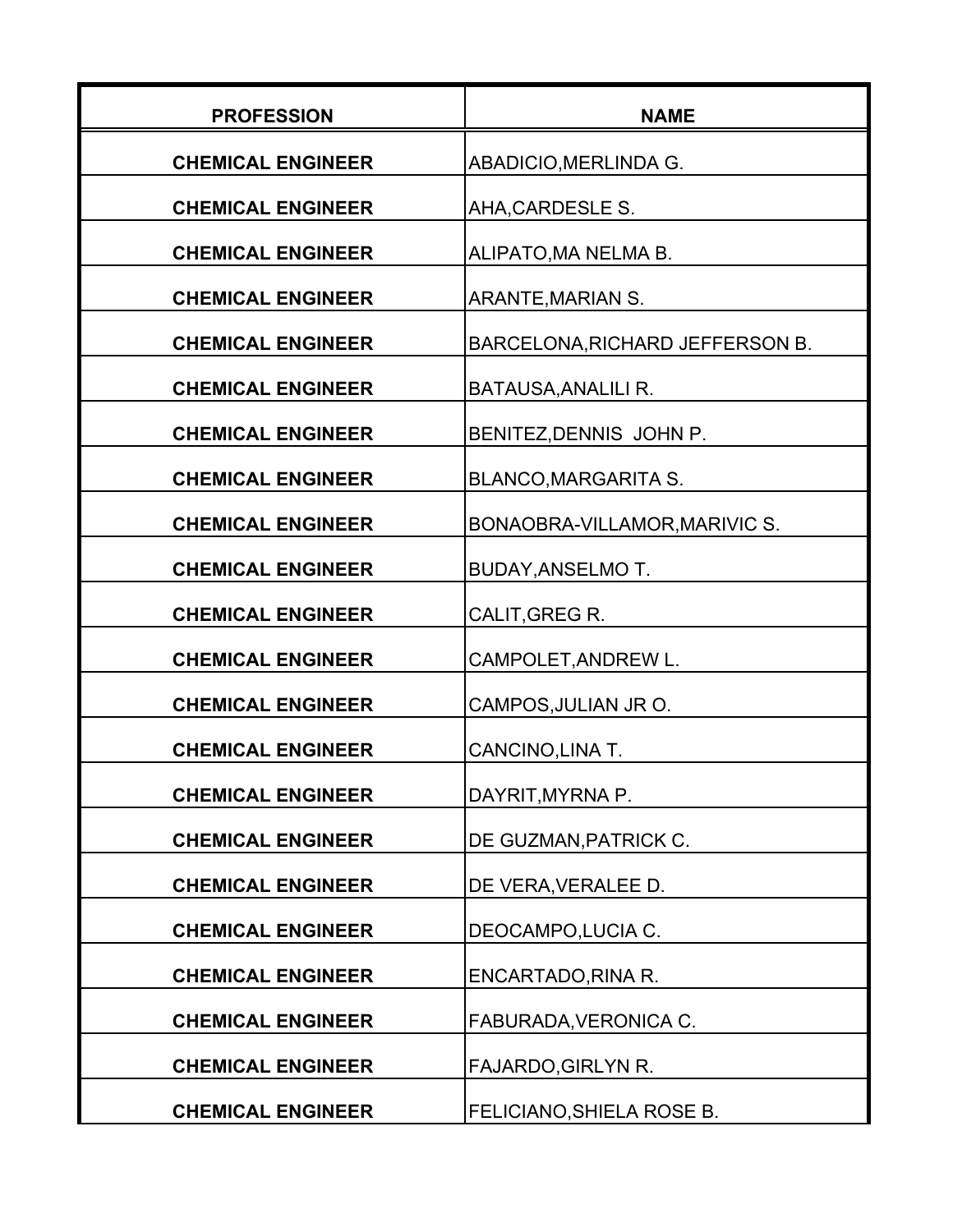| <b>CHEMICAL ENGINEER</b> | FERNANDEZ, MELANIE D.          |
|--------------------------|--------------------------------|
| <b>CHEMICAL ENGINEER</b> | FLORESCA-OLIVER, MA FELICIDAD. |
| <b>CHEMICAL ENGINEER</b> | <b>GEQUILLANA, GLADWYN M.</b>  |
| <b>CHEMICAL ENGINEER</b> | <b>JAVIER, RICHARD B.</b>      |
| <b>CHEMICAL ENGINEER</b> | JUANILLO, EVANGELINE B.        |
| <b>CHEMICAL ENGINEER</b> | LA MADRID, ANA L.              |
| <b>CHEMICAL ENGINEER</b> | LADICA, REDEMPTOR P.           |
| <b>CHEMICAL ENGINEER</b> | LEE, WESLEY C.                 |
| <b>CHEMICAL ENGINEER</b> | LIM, NOEL P.                   |
| <b>CHEMICAL ENGINEER</b> | MAMITAG, SUSAN A.              |
| <b>CHEMICAL ENGINEER</b> | MANGIO, BERNADETTE D.          |
| <b>CHEMICAL ENGINEER</b> | MERCADO, EMILIANO I.           |
| <b>CHEMICAL ENGINEER</b> | MILLA, HENRY P.                |
| <b>CHEMICAL ENGINEER</b> | MOSTER, RIYANN ROMUALDO L.     |
| <b>CHEMICAL ENGINEER</b> | NAVARRO, ANGELITA D.           |
| <b>CHEMICAL ENGINEER</b> | NEGAPATAN, BENJAMIN A.         |
| <b>CHEMICAL ENGINEER</b> | OCFEMIA, EVA S.                |
| <b>CHEMICAL ENGINEER</b> | OLIVARES, RODEL H.             |
| <b>CHEMICAL ENGINEER</b> | OLIVEROS, MAY ANN P.           |
| <b>CHEMICAL ENGINEER</b> | ORTEGA, TOMAS O.               |
| <b>CHEMICAL ENGINEER</b> | PEREJA, MARILOU P.             |
| <b>CHEMICAL ENGINEER</b> | PILLO, EDITHA V.               |
| <b>CHEMICAL ENGINEER</b> | QUIJON, DION V.                |